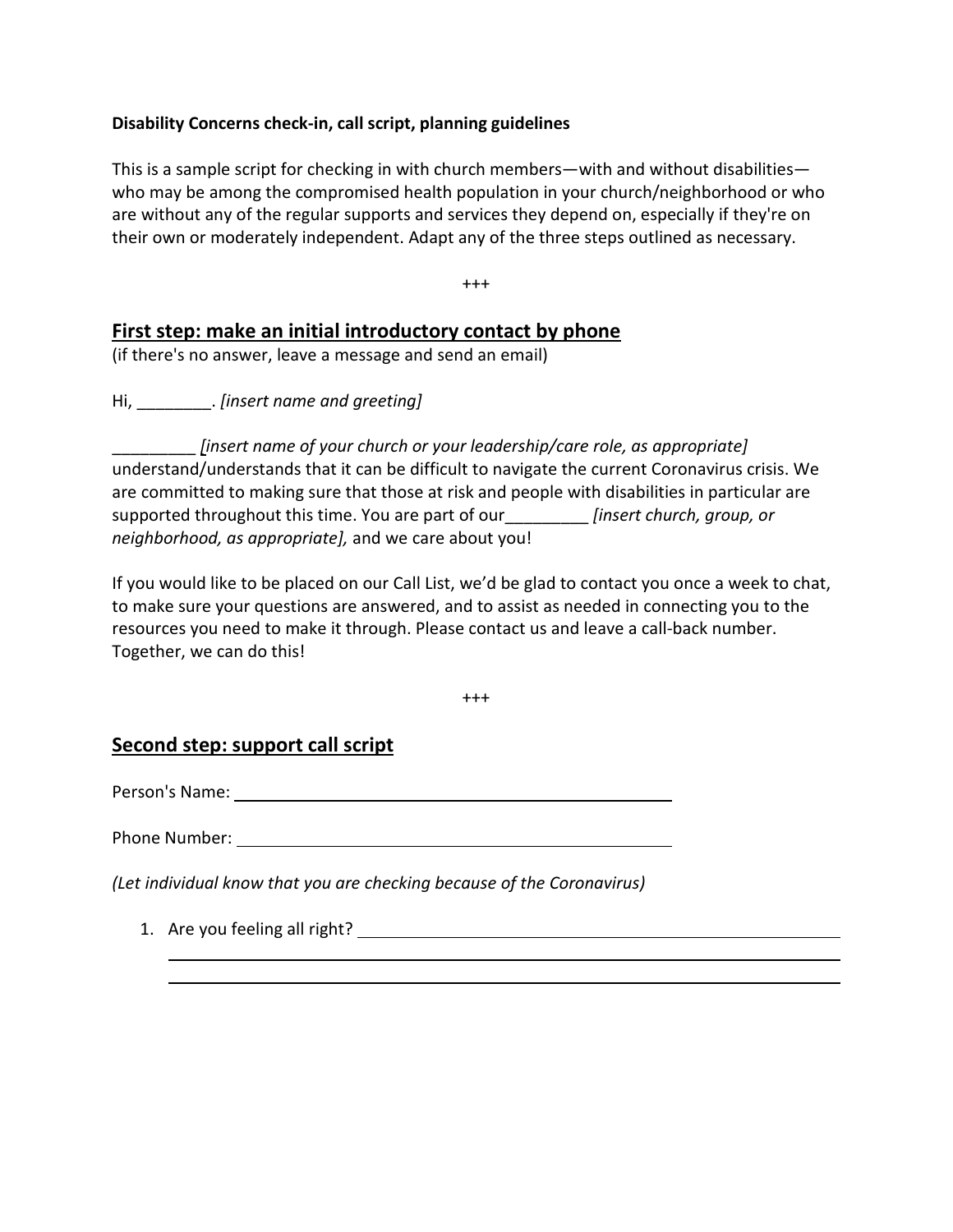- 2. If you rely on a caregiver, friends, or family to help with independent living, is that person still available to help you? (indicate **Yes** or **No**) If not, is there anyone else available who might assist you?
- 3. Who is your support network? Who can you call on for help? \_\_\_\_\_\_\_\_\_\_\_\_\_\_\_\_\_\_
- 4. Do you have adequate food, water, and medications to last the next 2 weeks?
- 5. Are you coping all right emotionally?
- 6. Is there anything we can do to help?

Would you like a follow-up phone call? (indicate **Yes** or **No**)

**Are follow-up services required** for this individual? If so, what?

Volunteer/Staff Name: Date:

+++

## **Third step: designing a plan (if needed)**

Coronavirus is an infection of the lower respiratory tract; it usually results in pain in the lungs rather than the head. As the number of people contracting the Coronavirus climbs, having a plan for how we'll respond can help bring peace of mind.

**First, know the signs**. The most common symptoms are:

- Cough: it may be a dry cough or coughing up sputum or thick phlegm
- Fever
- Shortness of breath or difficulty breathing